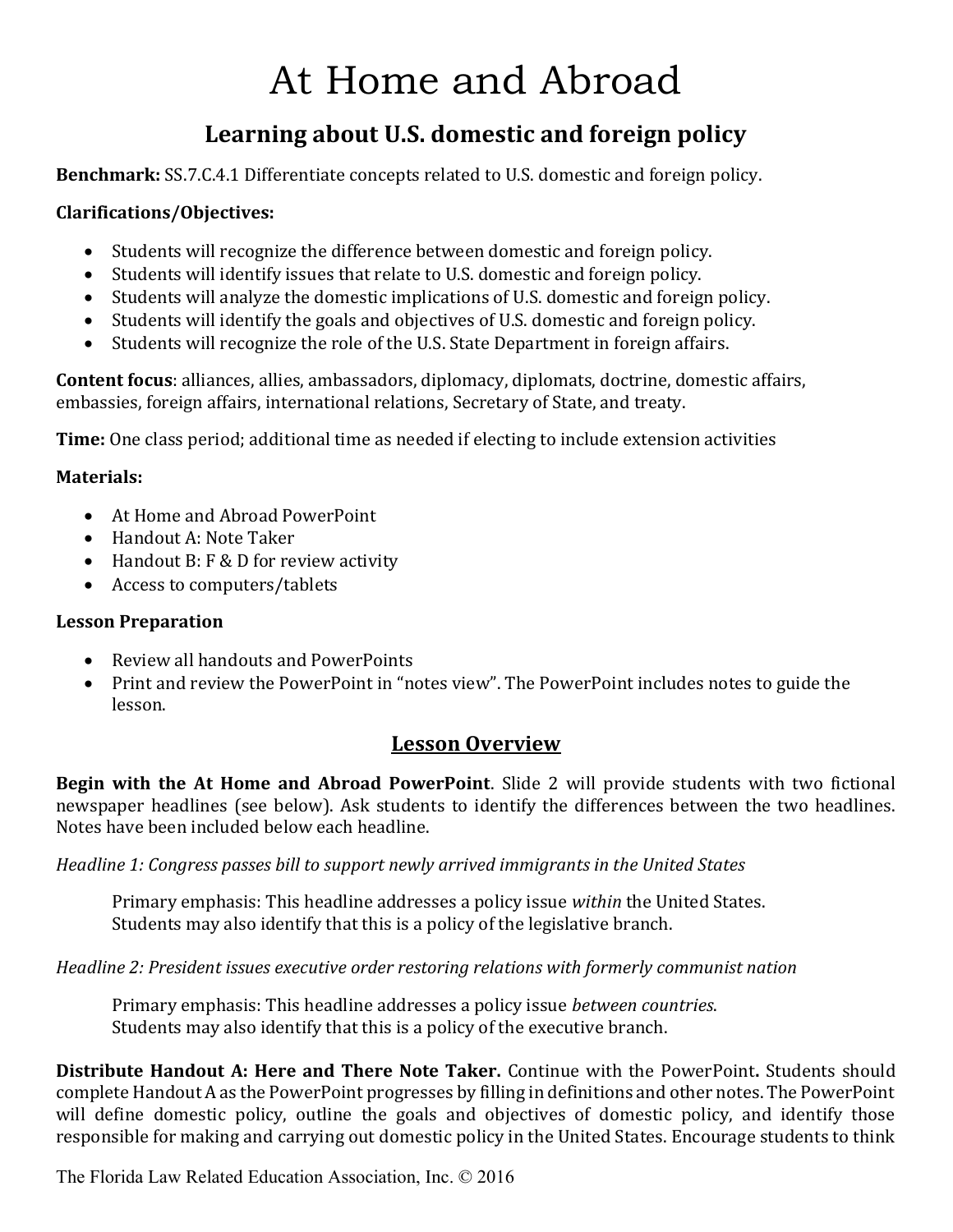through some examples of domestic policy issues with which they are familiar. Discussion points are provided in the notes of the PowerPoint presentation.

Continue with the PowerPoint. The following slides will define foreign policy and international relations, identify key foreign policy issues, outline the goals and objectives of foreign policy, and discuss the role of the Department of State and its employees.

Divide the class into small groups of 4-5 students. Provide each group a copy of Handout B: D & F. Either pre-cut the sheet or have students cut/tear the sheet in half. Tell students that they will see a news article appear on the screen. Students will need to work in their small group to identify if the news article addresses issues related to domestic or foreign policy/issues. For each article, they should hold up either the D or the F to show their answer. Following each news article, debrief with the students to analyze the implication of the domestic or foreign policy and how it relates to either domestic or foreign policy goals/objectives.

Students will now conduct a news research activity. Working in their small groups, have students find one news article that reflects each of the domestic and foreign policy goals they have written down on Handout A. Students can either print the article or summarize the article on their handout to read to the class.

Check for Understanding The final slide will include a question from the End of Course Exam Item Specifications book. Have the students independently write down their answer and ask students to explain how they made their decision.

#### Lesson Extension

On the FLREA curriculum wheel, use the Discovering Diplomacy lesson to reinforce the concepts found in Benchmark 4.1. This lesson takes students on a Web Quest of the U.S. Department of State's Discovering Diplomacy website where they will provide answers and illustrations to key questions, resulting in a children's book about diplomacy.

 As a further extension, students will "Take a Trip" where they will explore the State Department's website to learn about traveling to a foreign country (description of the country, embassy location(s), entry and exit requirements, etc.).

Also see: iCivics lesson Foreign Policy: War & Peace and Everything in Between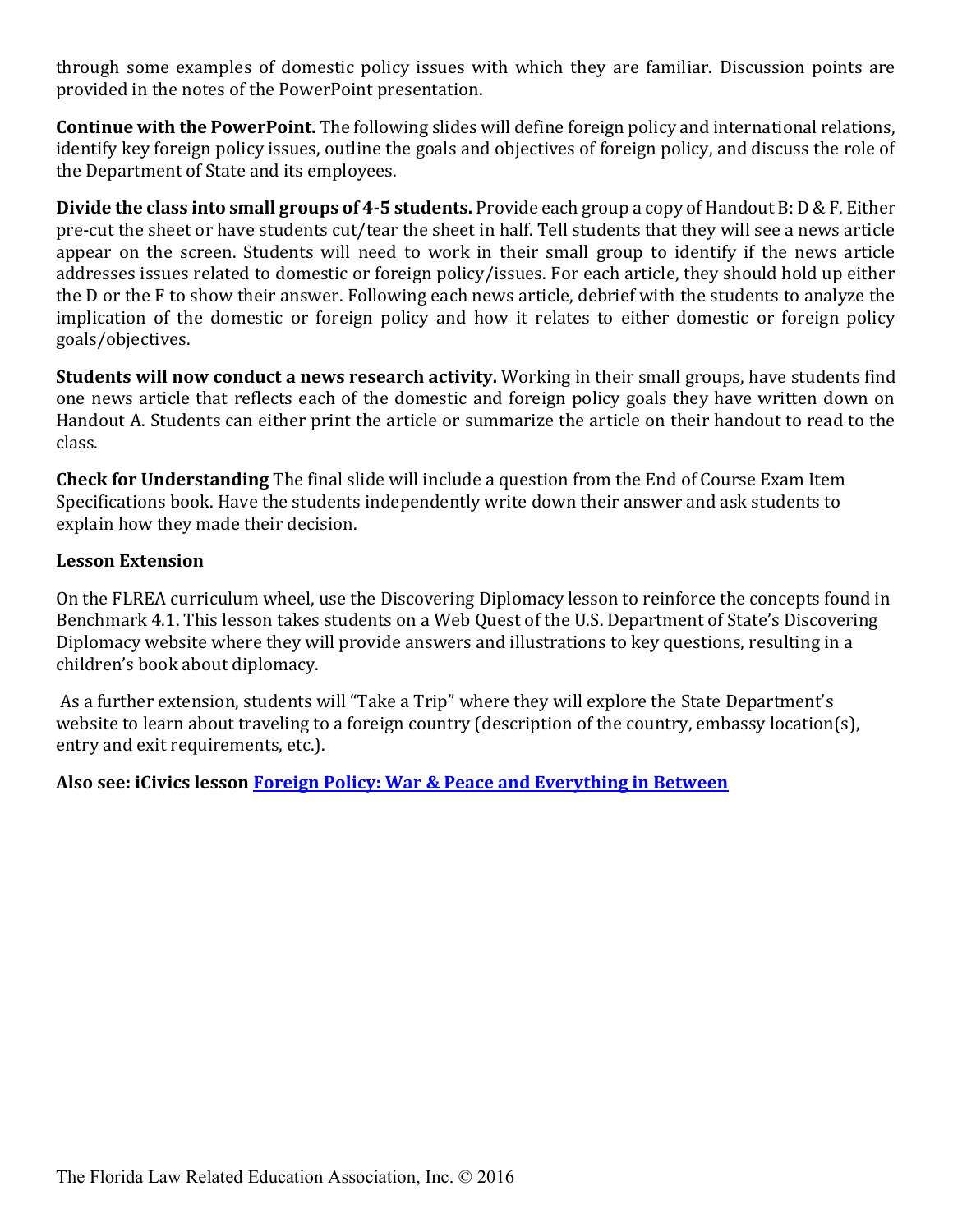Handout A

# At Home and Abroad

## Learning about U.S. domestic and foreign policy

Directions: Fill in the chart below as the PowerPoint progresses.

| <b>At Home</b>                                                           |                    |  |
|--------------------------------------------------------------------------|--------------------|--|
|                                                                          | <b>Definition:</b> |  |
| <b>Domestic policy/affairs</b>                                           | <b>Examples:</b>   |  |
| <b>Goals and objectives of</b><br>domestic policy:                       | <b>Examples:</b>   |  |
|                                                                          | <b>Examples:</b>   |  |
|                                                                          | <b>Examples:</b>   |  |
| Who creates and<br>implements public policy<br>within the United States? |                    |  |
|                                                                          |                    |  |
| <b>Other Notes:</b>                                                      |                    |  |
|                                                                          |                    |  |
|                                                                          |                    |  |
|                                                                          |                    |  |
|                                                                          |                    |  |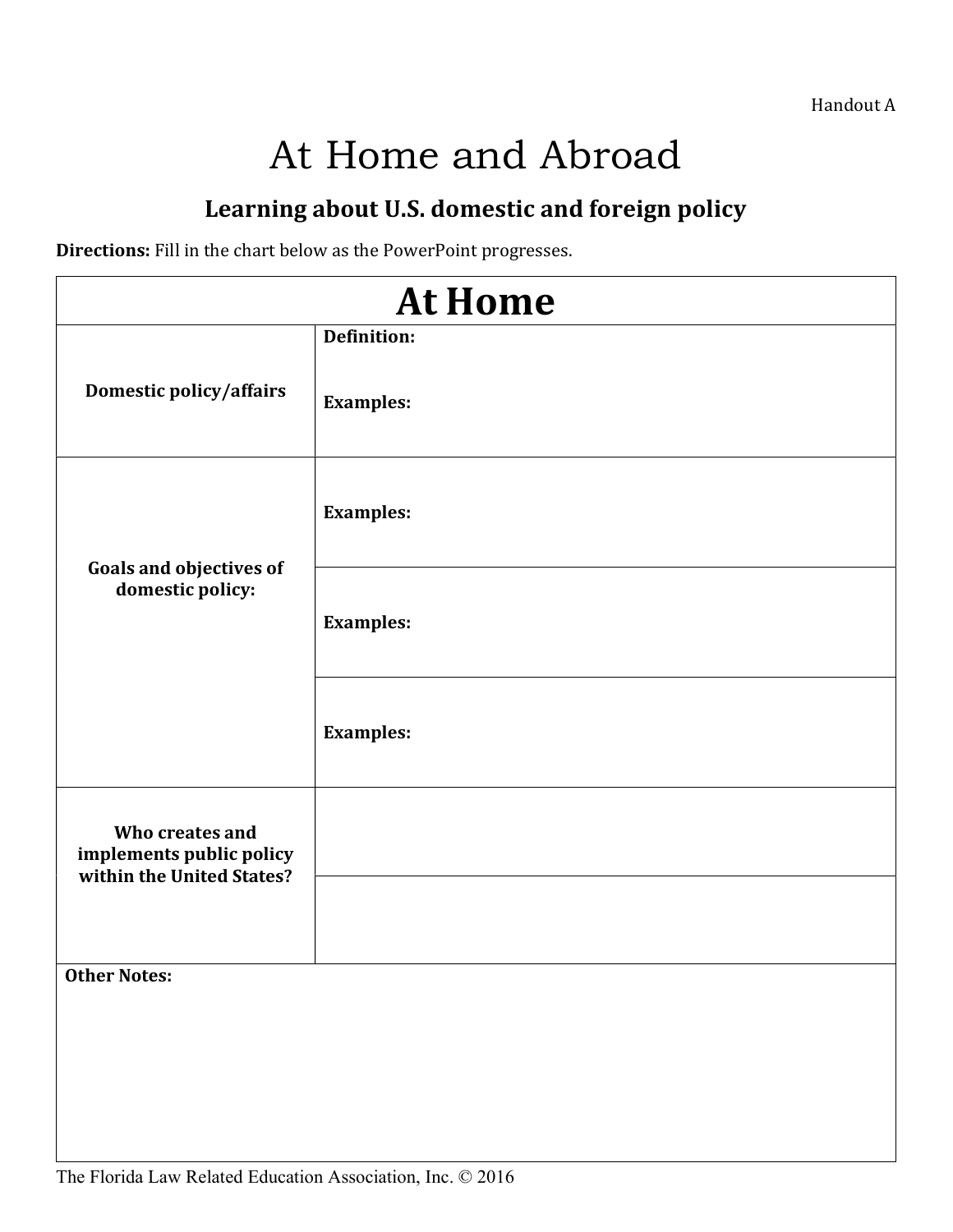#### Handout A

| <b>Abroad</b>                                                                 |                                 |  |
|-------------------------------------------------------------------------------|---------------------------------|--|
| Foreign policy/affairs                                                        | <b>Definition:</b>              |  |
| <b>Examples:</b>                                                              | <b>International relations:</b> |  |
| <b>Goals and objectives of</b>                                                |                                 |  |
| foreign policy:                                                               |                                 |  |
|                                                                               |                                 |  |
|                                                                               |                                 |  |
| What agency primarily<br>handles the foreign affairs of<br>the United States? | <b>Mission Statement</b>        |  |
|                                                                               | <b>Leader and role</b>          |  |
| <b>Diplomat</b>                                                               | <b>Definition:</b>              |  |
| Ambassador                                                                    | <b>Definition:</b>              |  |
| What is diplomacy?                                                            |                                 |  |
| <b>Alliance</b>                                                               | <b>Definition:</b>              |  |
| <b>Allies</b>                                                                 | Definition:                     |  |
| <b>Treaty</b>                                                                 | <b>Definition:</b>              |  |
| <b>Doctrine</b>                                                               | <b>Definition:</b>              |  |
| <b>Embassy</b>                                                                | <b>Definition:</b>              |  |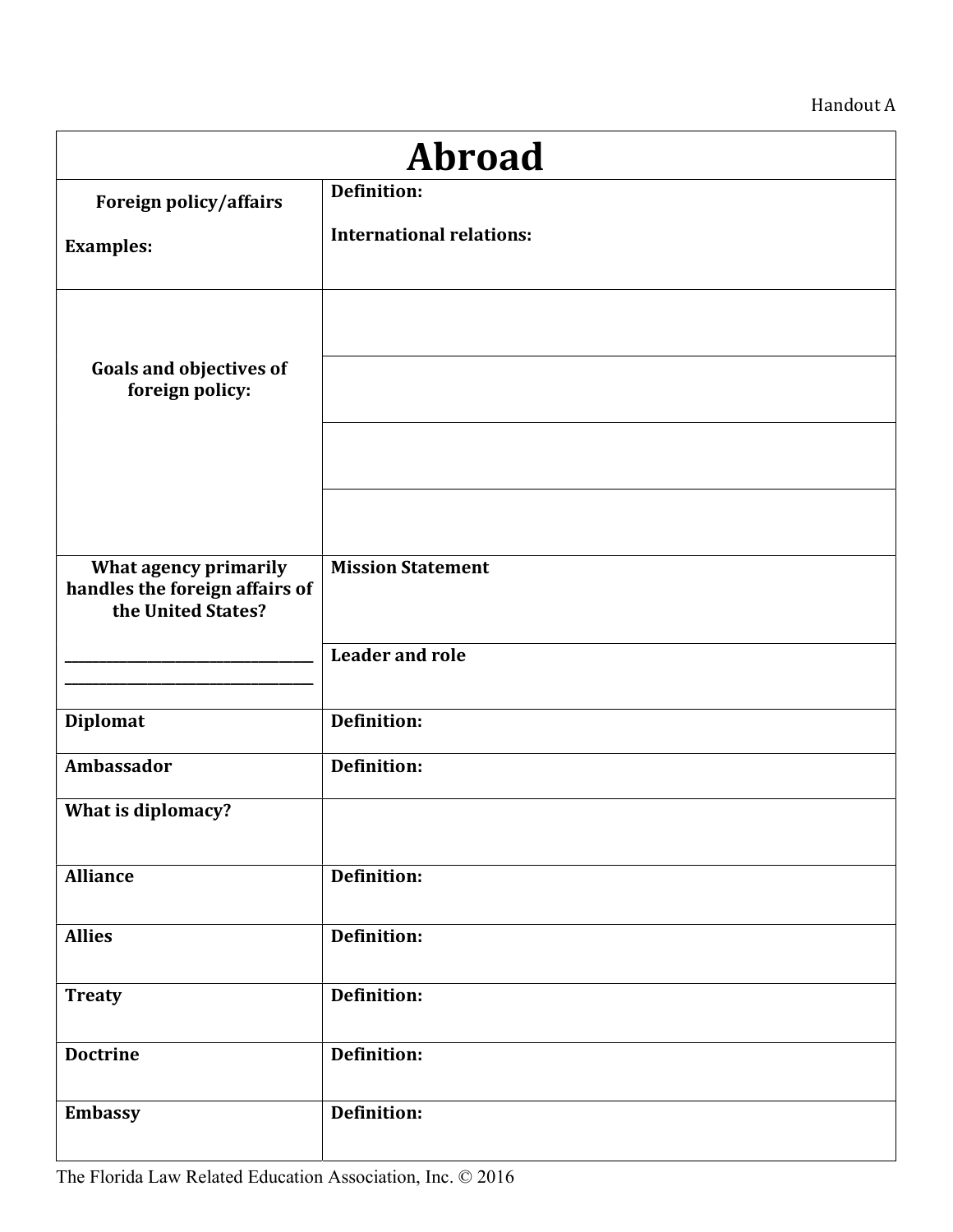



The Florida Law Related Education Association, Inc. © 2016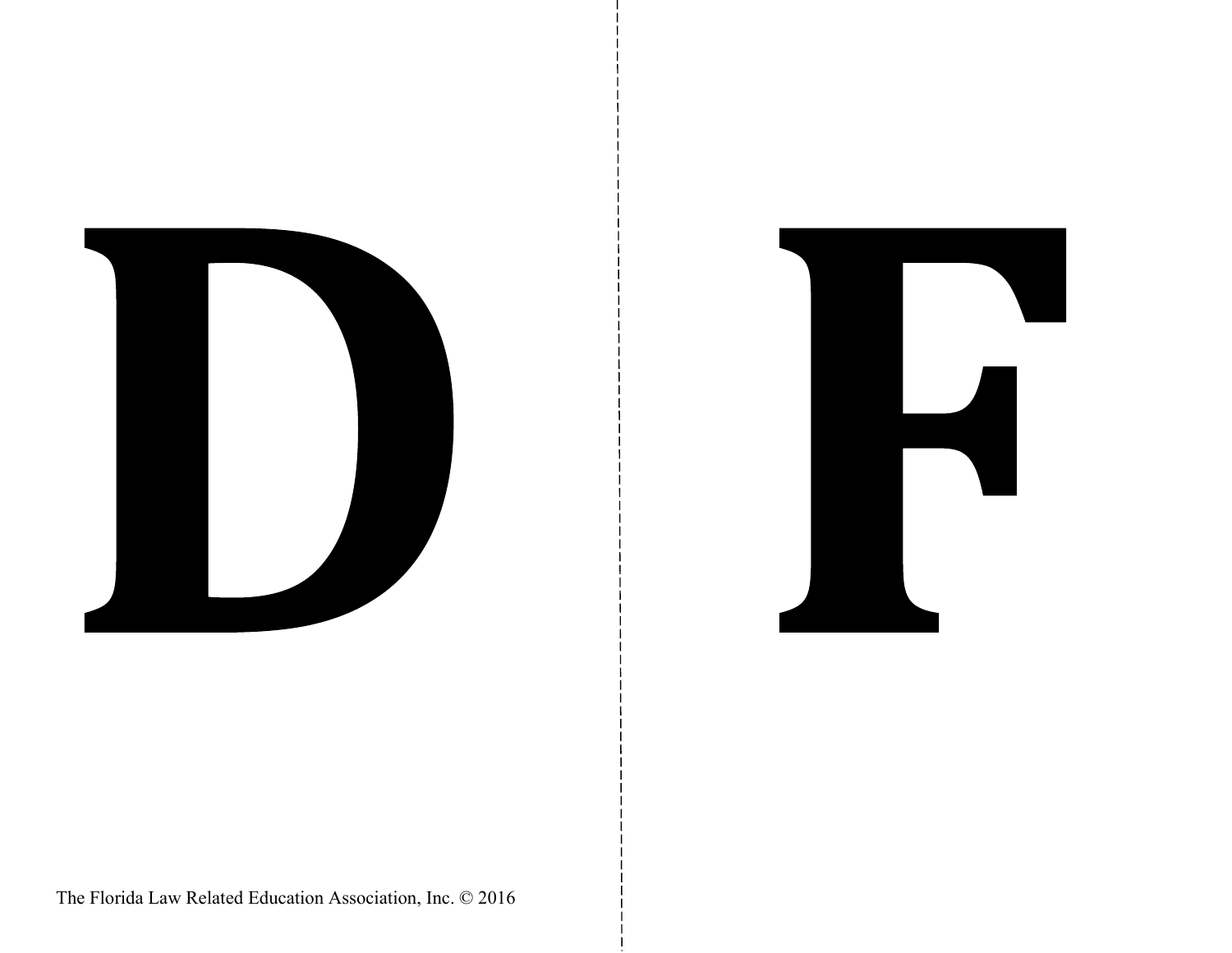# At Home and Abroad

| <b>At Home</b>                                                           |                                                                                                                                                                                                                                        |  |
|--------------------------------------------------------------------------|----------------------------------------------------------------------------------------------------------------------------------------------------------------------------------------------------------------------------------------|--|
|                                                                          | Definition: The set of decisions that a government makes relating to<br>things that directly affect the people in its own country                                                                                                      |  |
| Domestic policy/affairs                                                  | <b>Examples:</b> Laws, policies, and actions                                                                                                                                                                                           |  |
|                                                                          | Security                                                                                                                                                                                                                               |  |
| <b>Goals and objectives of</b><br>domestic policy:                       | <b>Examples:</b> Homeland security efforts, military/law enforcement,<br>border security, efforts to prevent domestic terrorism, etc.<br>more examples possible after discussion                                                       |  |
|                                                                          | Health                                                                                                                                                                                                                                 |  |
| <b>Protect and help people</b><br>within the United States               | <b>Examples:</b> Creating programs, Healthcare programs<br>(Medicare/Medicaid), funding research programs, providing health<br>guidelines (nutritional labeling, consumer safety measures), more<br>examples possible after discussion |  |
|                                                                          | Well-being/prosperity                                                                                                                                                                                                                  |  |
|                                                                          | <b>Examples:</b> Public education, education loans, home loans/housing,<br>federal subsidies for critical resources (like farms yielding crops for<br>food production), more examples possible after discussion                        |  |
|                                                                          | Legislative branch makes laws and policies on the local, state, and<br>federal level                                                                                                                                                   |  |
| Who creates and<br>implements public policy<br>within the United States? |                                                                                                                                                                                                                                        |  |
|                                                                          | Executive branch enforces laws and policies on the local, state, and<br>federal level. This includes government agencies like the Department<br>of Homeland Security and the Department of Health and Human<br>Services                |  |
| <b>Other Notes:</b>                                                      |                                                                                                                                                                                                                                        |  |
|                                                                          |                                                                                                                                                                                                                                        |  |